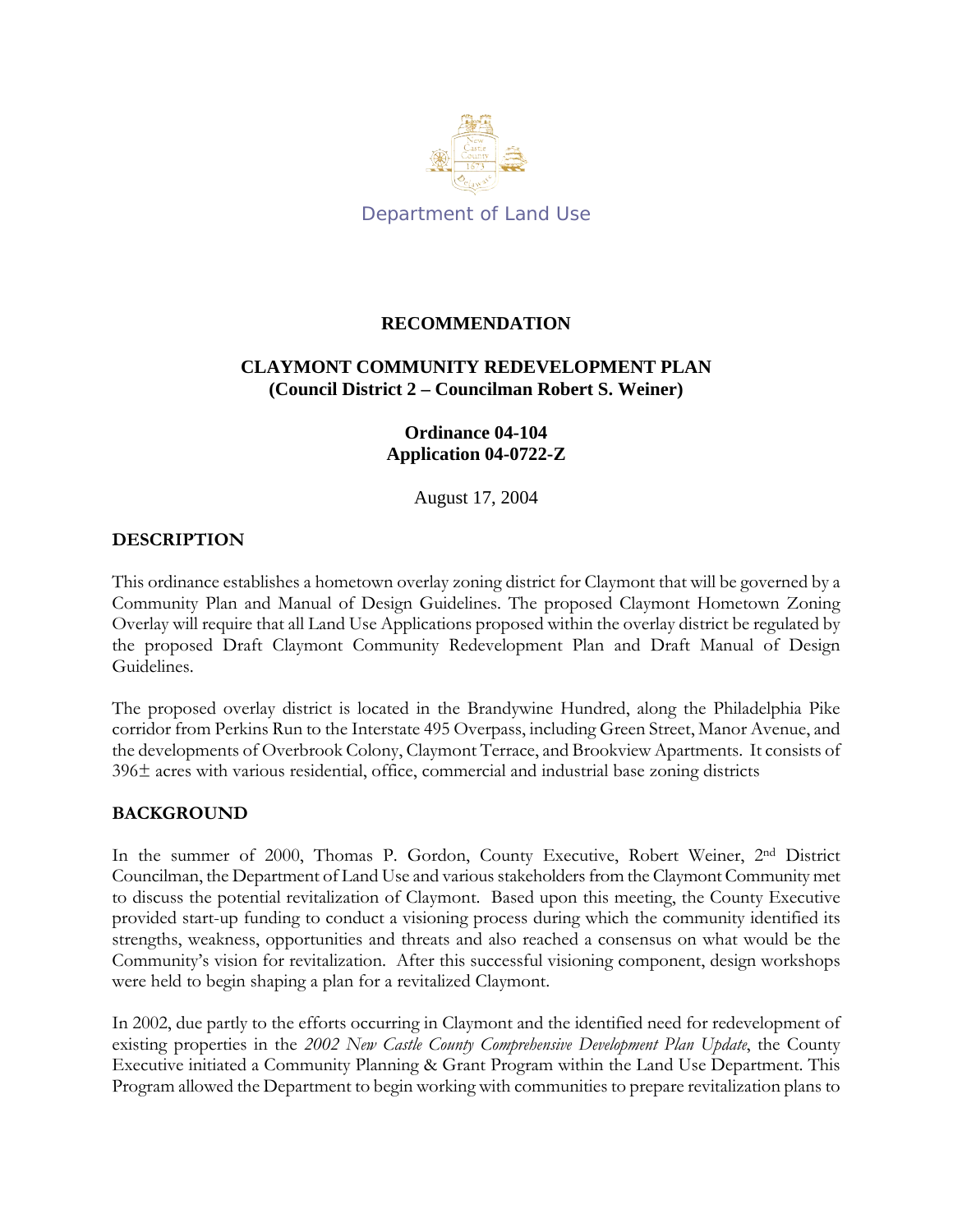build on the foundation provided in the County's comprehensive plan. Continuing its revitalization efforts, the Claymont community applied for and received two grants to continue its design workshops.

On April 2, 2004, the Hometown Overlay Zoning District Ordinance was adopted by County Council and signed by County Executive Thomas P. Gordon. The Hometown Overlay Zoning District Ordinance put in place a process that allows a local group of citizens to petition New Castle County government to establish a zoning overlay that encompasses a distinct geographical area, typically an older village, hamlet, place or town. The ordinance requires that a Community Plan be prepared simultaneously and that both the overlay ordinance and the community plan be adopted and approved together. Once each community plan and overlay zoning ordinance is adopted, a Design Review Advisory Committee will be established made up of individuals directly affected by the overlay designation. The membership is intended to be varied and each will be appointed by the County Executive with County Council consent. The duties of the committee will be to review each land development application for compliance with the community plan and to advise the Department of a projects' compliance with the goals, objectives, and standards of the community plan.

In the early summer of 2004, the Claymont Hometown Overlay, Draft Community Plan and Draft Manual of Design Guidelines were finalized and submitted based upon extensive community planning effort of the past four years. The boundaries of what will become the Claymont Hometown Overlay have been defined and further refined into three distinct character zones: Claymont Center, the Neighborhood Transition, and the Edge.

Claymont Center will serve as the core of Overlay District. It will consist of the most intense urban buildings with respect to both massing and use. Claymont Center will serve as the center of pedestrian activity for Claymont. Its redevelopment will provide the mixed-used "town center" envisioned by the community.

The Neighborhood Transition Area along the Philadelphia Pike, due to its relationship and location to Claymont Center, is the ideal location for medium density development. The Neighborhood Transition Area provides gateways to Claymont Center and serves as a transition from the intensity of Claymont Center to its surroundings. Redevelopment of existing residential neighborhood areas within the Neighborhood Transition area will be consistent with the established land use patterns of those communities.

The Edge Area is designated for mostly medium to low density development in commercial areas and traditional suburban development in residential areas. The progression from Claymont Center to the Edge is accomplished through the design of the public realm of the street as well as through appropriate massing, scale, and architectural design of the buildings.

If adopted, the Claymont Hometown Overlay Zoning District, the draft Community Redevelopment Plan and Draft Manual of Design Guidelines will become an important implementation tool for the community by supporting the following initiatives:

 $\overline{a}$ *Department of Land Use and Planning Board Recommendation Report Page 2 Claymont Hometown Overlay Zoning District– Ord. 04-104*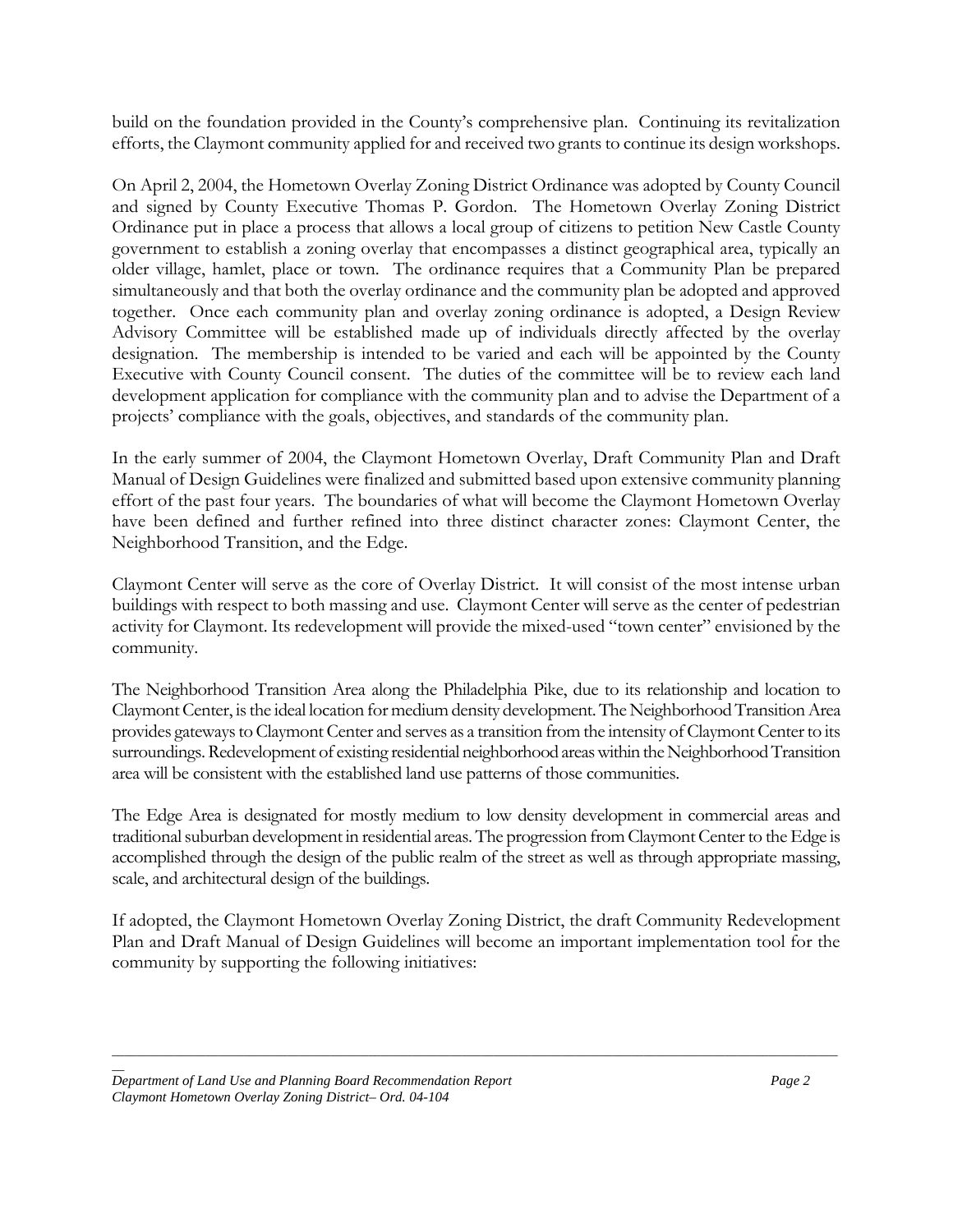- Economic Development The Overlay, Plan & Manual can spark investment and economic development. New buildings will create new jobs, new shopping and dining opportunities, and new spending opportunities.
- Developer Recruitment The Overlay, Plan & Manual can provide developers and investors with a clear idea of where near buildings are envisioned. Vacant lots and underperforming buildings can be transformed into new infill and redevelopment opportunities.
- Community Involvement The Overlay, Plan & Manual can enable the Claymont Community to grow through the Claymont Renaissance initiative. Community leaders can serve on a Design Review Advisory Committee and provide planning and design advice to New Castle County on appropriate or inappropriate redevelopment initiatives.
- Claymont Renaissance Development Corporation The Overlay, Plan & Manual can serve as the blueprint for the CRDC and their turn-key role in community development or redevelopment.
- Streetscape Improvements The Overlay, Plan & Manual can be utilized to help spark the streetscape improvements to be created by the Delaware Department of Transportation and private developers.
- Private Property Enhancements The Overlay, Plan & Manual can be utilized by private property owners to enhance their buildings, parking areas, yards, and landscapes.
- Funding The Overlay, Plan & Manual can provide justification for grant applications for civic enhancement, community revitalization, and community redevelopment.

# **PUBLIC HEARING AND WRITTEN COMMENTS**

James Smith, Assistant General Manager of the Department of Land Use and Josh Mastrangelo, Claymont Community Planner also with the Department of Land Use made a brief presentation on the proposed Claymont Hometown Overlay Zoning District. They explained the background, planning process and community participation components of Overlay designation process. Also explained was how the adoption of the Claymont Hometown Overlay District will allow the Claymont Community Redevelopment Plan and Manual of Design Guidelines to establish local regulations to regulate and guide future growth. It was explained that the Plan and Manual will supercede UDC standards and generally eliminate the need to have the Board of Adjustment "fit" a proposal into an existing community only with a myriad variances. Mr. Mastrangelo also explained that it is important to recognize that the adoption of a Hometown Overlay Zoning District, Community Redevelopment Plan and Manual of Design Guidelines does not require changes to be made to existing properties, it will not change the underlying zoning of properties and will be applicable to properties where development or redevelopment are proposed.

 $\overline{a}$ *Department of Land Use and Planning Board Recommendation Report Page 3 Claymont Hometown Overlay Zoning District– Ord. 04-104*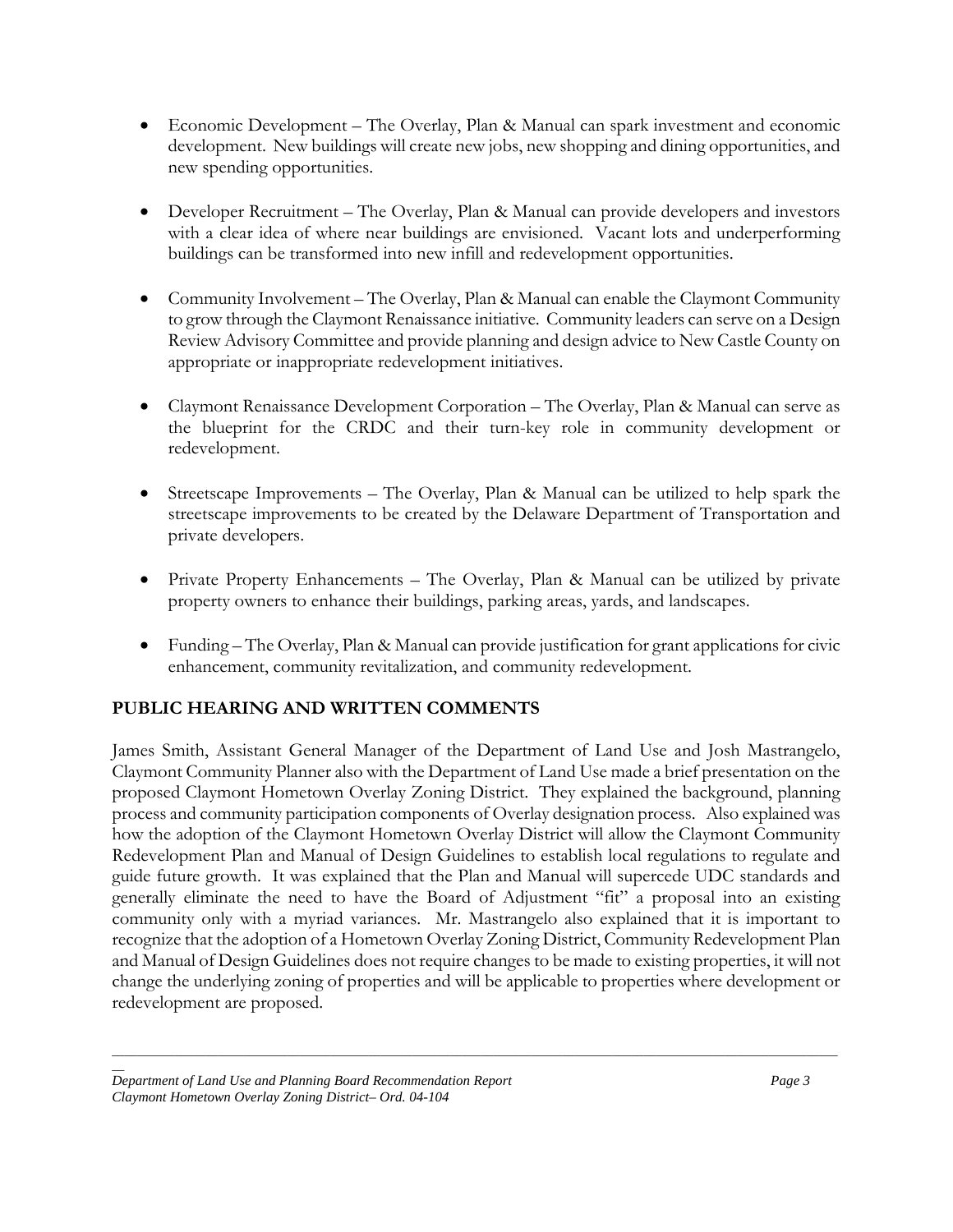Planning Board members had several technical questions and concerns regarding the proposed overlay district and review process. In particular, there were concerns with make-up of the design review advisory committee and how the members would be identified. The board also had questions as to how funding would be secured for the proposed redevelopment effort and proposed streetscape improvements. Finally, clarification on how the proposed character zones were defined was sought.

Brett Saddler, president of the Claymont Business Owner Association (CBOA), spoke in favor of the proposed Claymont Hometown Overlay District, Community Redevelopment Plan and Manual of Design Guidelines. Mr. Saddler went on to state that he was very proud to be at the meeting and that he had not been approached by any member of the CBOA or non-affiliated member who may be opposed to the proposal.

One board member asked Mr. Saddler if the local community had considered incorporation and developing their own rules for land use regulations. Mr. Saddler stated that incorporation has been talked about, but never raised as an issue at the Claymont Business Owner Association. Mr. Saddler went on to state his personal view that incorporation would not be beneficial to Claymont because it would lose the many County services that are currently provided.

Mr. Wilson of the Board asked Mr. Saddler how Claymont would be different if the Overlay process existed 20 or 30 years ago. Mr. Saddler provided several examples of development that could have been modified to protect the resources and character of the community. Some examples provided by Mr. Saddler were that McDonald's on the Philadelphia Pike would not have been constructed in front of the Lackey Mansion, Burger King would not have been developed in front of the Burr House or the Citisteel complex would not have been constructed around the Wertmuller/Clyde Mansion.

George Losse`, President of the Claymont Community Coalition and co-chair of the Claymont Renaissance, expressed his support for the proposed Claymont Hometown Overlay, Plan and Manual. He stated that this proposal will not only help to revitalize Claymont, but will also help provide much needed moderately priced housing for first time homebuyers. Mr. Losse` also stressed that another important outcome of the Overlay, Plan and Manual would be the preservation of Claymont's historic resources. He went on to state that although better controls will be provided, without the oversight of the planning board in the past, Claymont would be worse off then it is today.

Mr. Losse` also provided additional comments he received from other members of the Claymont Community who could not attend the meeting. A comment was made as to why the Overlay District is not extended past US Route 495 so that the standards can be applied to the many existing industrial complexes if they are ever redeveloped. The last comment was that the maps in the plan should be integrated into the text of the document instead of at the end of the chapters.

Ms. MacArtor of the Board asked Mr. Losse` if there were any problems with the industries in Claymont. Mr. Losse` informed her that for the most part there really aren't any problems anymore.

Carolyn Mercandane, president of the Claymont Historical Society, also spoke in favor of the proposed Claymont Hometown Overlay, Community Redevelopment Plan and Manual of Design Guidelines. She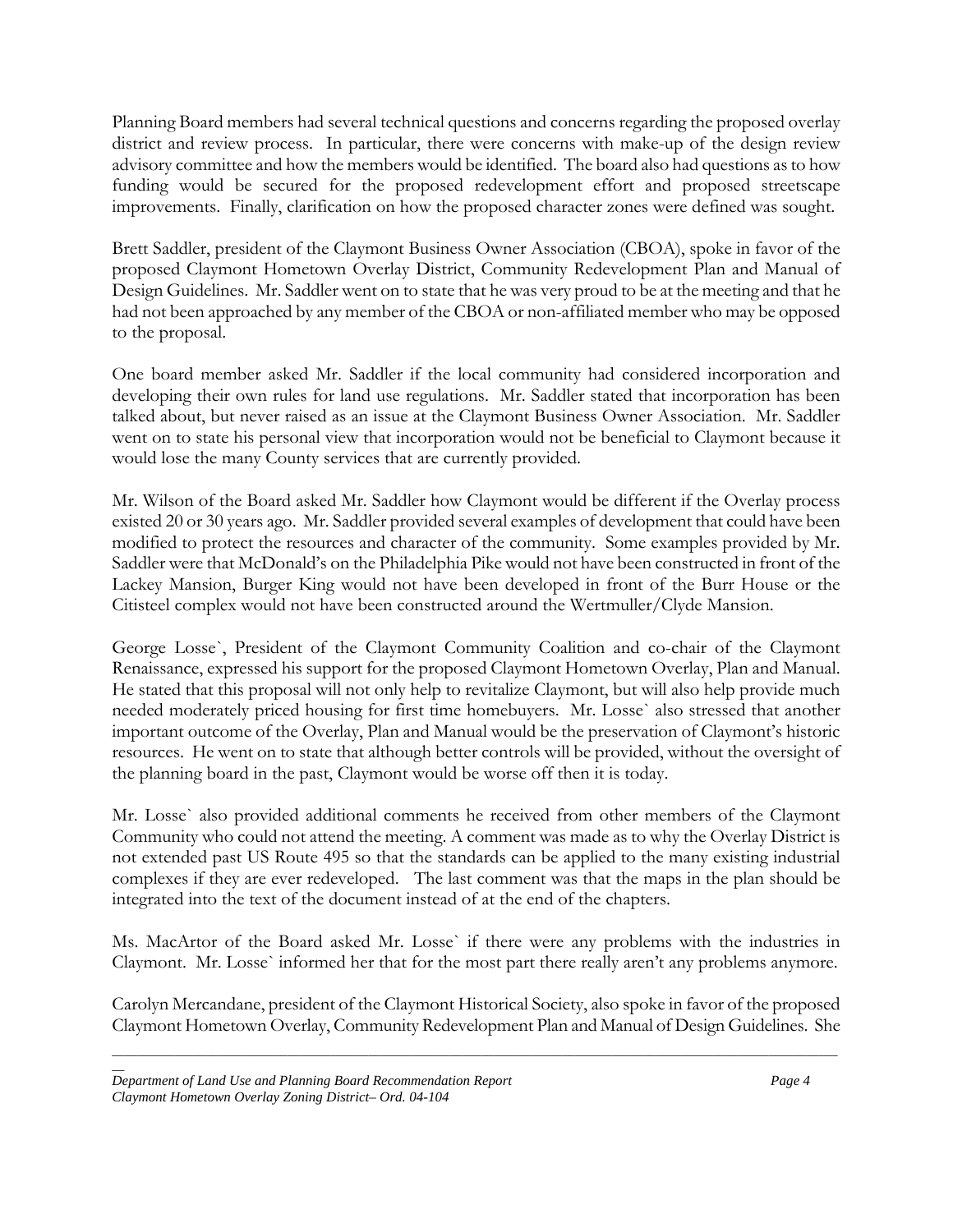stated that this will help the community build upon its historic heritage and also curb the further destruction of its remaining historic resources. There were no questions from the Board.

 $\overline{a}$ *Department of Land Use and Planning Board Recommendation Report Page 5 Claymont Hometown Overlay Zoning District– Ord. 04-104*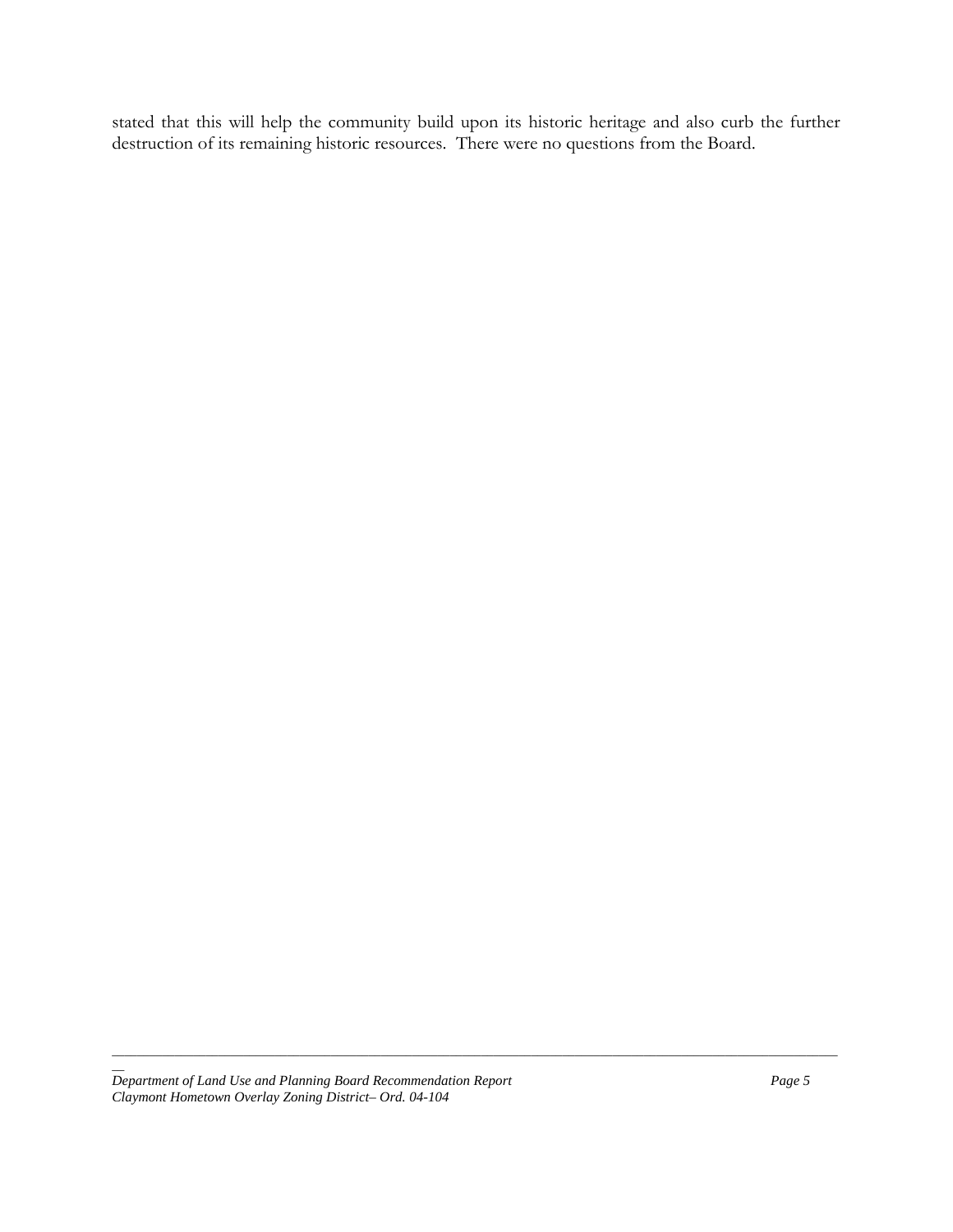Ms. Verna Lee Frey, a business owner along the Philadelphia Pike, spoke in support of the proposed application 04-722-z. Ms. Frey explained how the redevelopment of many run down or unkempt buildings within Claymont, particularly along the Philadelphia Pike, is limited by the current UDC standards which adversely affect the community and its businesses. Ms. Frey went on to state that the proposed Plan and Manual will allow many of these properties to be redeveloped and the community improved. There were no questions from the board.

Mr. Robert Donnelly, a Claymont resident, spoke in opposition to the proposed Overlay District, Plan and Manual. Mr. Donnelly stated that although something is needed to help Claymont, the proposed Claymont Hometown Overlay District, Community Redevelopment Plan and Manual of Design Guidelines was not the answer. Mr. Donnelly also questioned the applicability of the Plan and Manual on existing properties located with the Overlay District Boundary. He citied several examples of standards that appeared to apply to existing properties regardless of whether or not redevelopment is proposed.

Mr. Donnelly also questioned who would approve plans and changes to plans within the Overlay District. He cited proposed language that referenced approval by the "Claymont Community". He questioned what is the definition of the Claymont Community?

Mr. Donnelly asked about the impact of sewer capacity on the proposed plan and revitalization efforts. He expressed his concern that currently there is no capacity in Claymont and questioned how all of the planned development would be accommodated.

Again, Mr. Donnelly questioned the need for this plan. He asked that the Board table the issue until the November election when a new Councilperson will be elected to represent the Community over the next four years.

Mr. Maloney of the board asked Mr. Donnelly if he had attended any of the meetings during the last four years. Mr. Donnelly responded that he had been to meetings of the Claymont Community Coalition and became a member four months ago. However, he stated that he had not been able to attend any meetings during the past three months. He also was concerned that the current officers of the Claymont Community Coalition were not elected in accordance with their established bylaws.

 Chairman Singer asked that if the intent of the applicability of the Community Redevelopment Plan and Manual of Design Guidelines was further clarified to state that only those properties with active land use application will be required to comply, would Mr. Donnelly still be opposed. Mr. Donnelly agreed that if it that change was made some of his concerns would be eliminated.

Mr. Donnelly again stated that although the suggested change would solve one of his issues, the issue of sewer capacity still existed. Chairman Singer explained that concurrency requirements will still have to be met regardless of whether or not the Overlay District, Plan and Manual are approved.

Mr. Donnelly again questioned the applicability of the proposed Overlay, Plan and Manual and what effect it will have on existing properties that do not meet the proposed requirements. Chairman Singer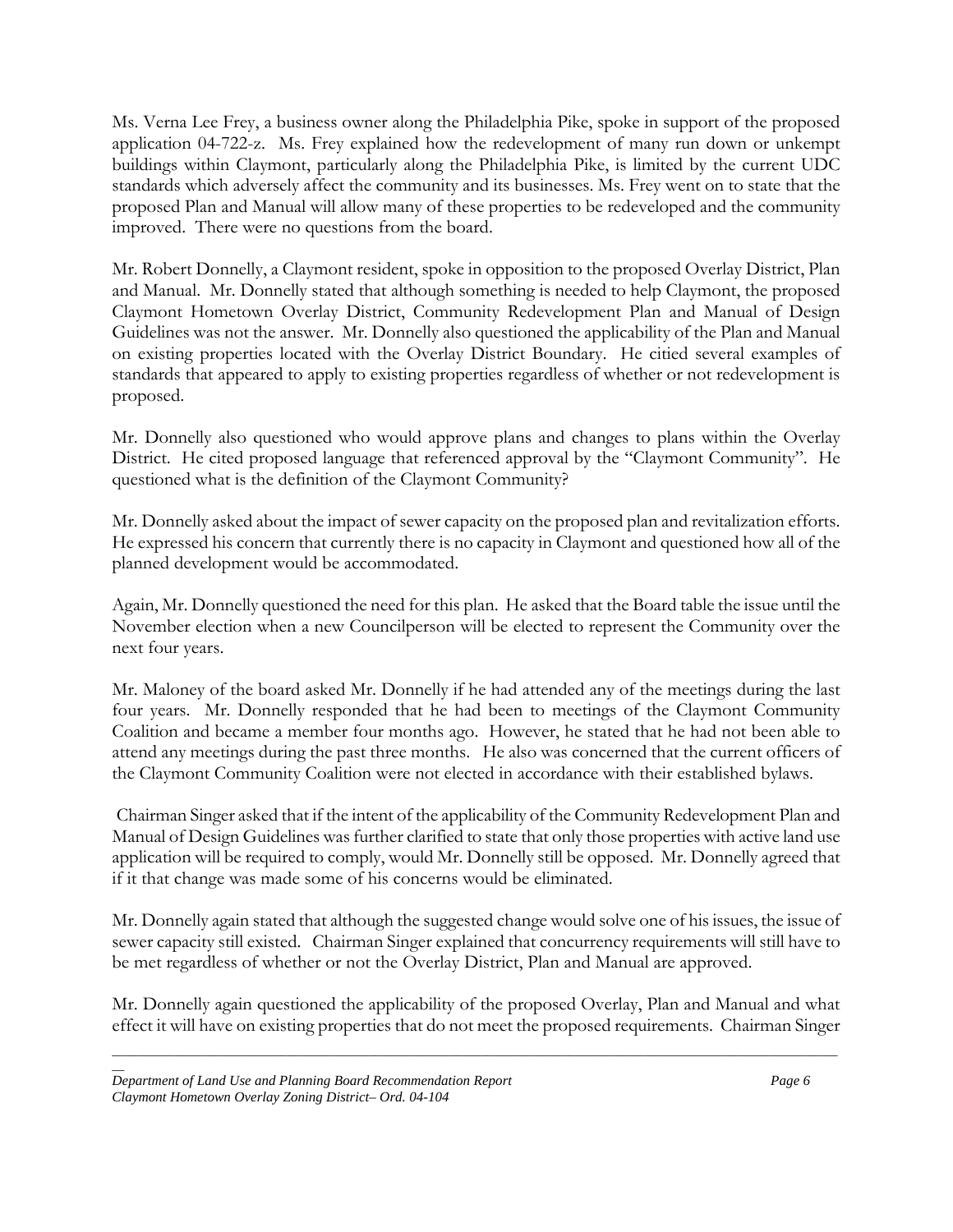suggested that possibly a threshold could be established that would identify what projects would be required to comply.

Charles Baker, General Manager of the Department of Land Use, provided clarification as to the proposed adoption schedule that Mr. Donnelly questioned during his testimony. Mr. Baker explained that the proposed overlay must be adopted in accordance with the tri-annual zoning schedule and the next Council meeting for rezonings is in October as it is every year. He went on to explain that the next County Council rezoning hearing will be in February and if Council wishes they can wait until then to adopt the proposed Claymont Hometown Overlay District.

Ms. Jean Lee, a Claymont resident, also spoke in opposition to the proposed Claymont Hometown Overlay District, Community Redevelopment Plan and Manual of Design Guidelines. Ms. Lee questioned the level of public participation and notification of the Community Planning process. Ms. Lee stated that the Draft Plan overstates how much the effort is driven by the community. She also expressed her concern that the implementation of the plan will result in too much density and increase traffic and create safety concerns for her parents attempting to exit their neighborhood.

Ms. Lisa Imburgia, a Claymont property owner and representative of the Northcrest Homeowners Association, spoke in favor of the proposed Overlay, Plan and Manual. Ms. Imburgia stated that the proposal will help the whole community.

Charles Baker, General Manager of the Department of Land Use, provided a correction to Ms. Jene Lee, a previous speaker, as to the proposal of increased density in the Center and Transition Areas of the Overlay.

Mr. James Smith, Assistant General Manager of the Department of Land Use provided comments to address some issues that were raised during the public testimony.

Mr. Robert Donnelly, in a letter dated August 6, 2004, further reinforced his opposition to the proposed Claymont Hometown Overlay. This letter is attached and restates many of Mr. Donnelly's comments made during the public hearing.

Councilman Robert S. Weiner, Councilperson for the 2nd District, submitted a letter of support for the proposed Claymont Hometown Overlay District, Community Redevelopment Plan and Manual of Design Guidelines. This letter is attached to this report for reference.

#### **ANALYSIS OF STANDARDS FOR ZONING MAP AMENDMENT**

In determining whether a zoning map amendment should be recommended or approved, all of the following factors as required in Section 40.31.410 of the Unified Development Code have been considered:

\_\_\_\_\_\_\_\_\_\_\_\_\_\_\_\_\_\_\_\_\_\_\_\_\_\_\_\_\_\_\_\_\_\_\_\_\_\_\_\_\_\_\_\_\_\_\_\_\_\_\_\_\_\_\_\_\_\_\_\_\_\_\_\_\_\_\_\_\_\_\_\_\_\_\_\_\_\_\_\_\_\_\_\_\_\_\_\_\_\_\_\_\_\_\_\_\_\_\_\_\_\_\_\_\_\_\_\_\_\_\_\_\_\_\_\_

#### **A. Consistency with the Comprehensive Development Plan and the purposes of this Chapter.**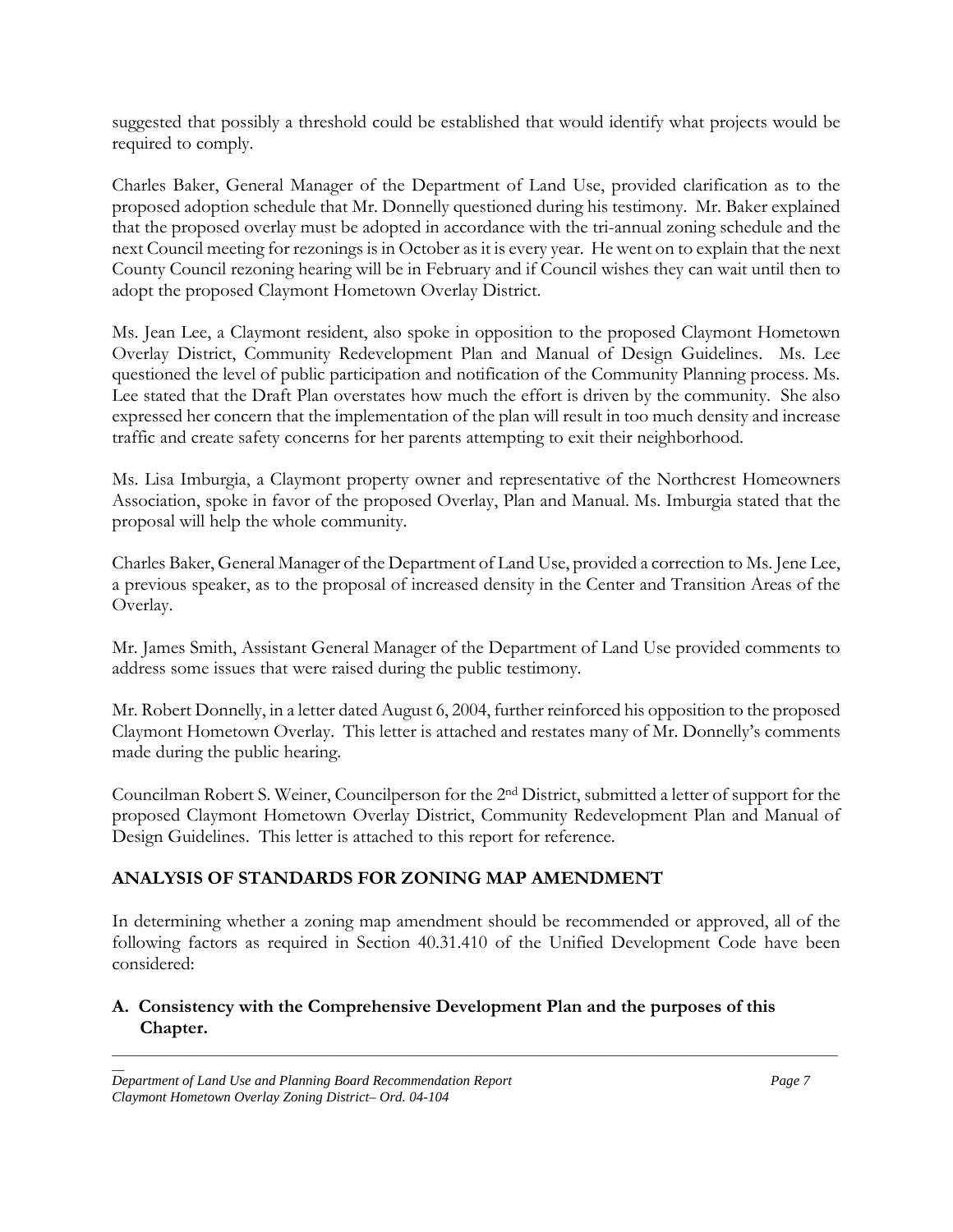$\overline{a}$ 

*Department of Land Use and Planning Board Recommendation Report Page 8 Claymont Hometown Overlay Zoning District– Ord. 04-104*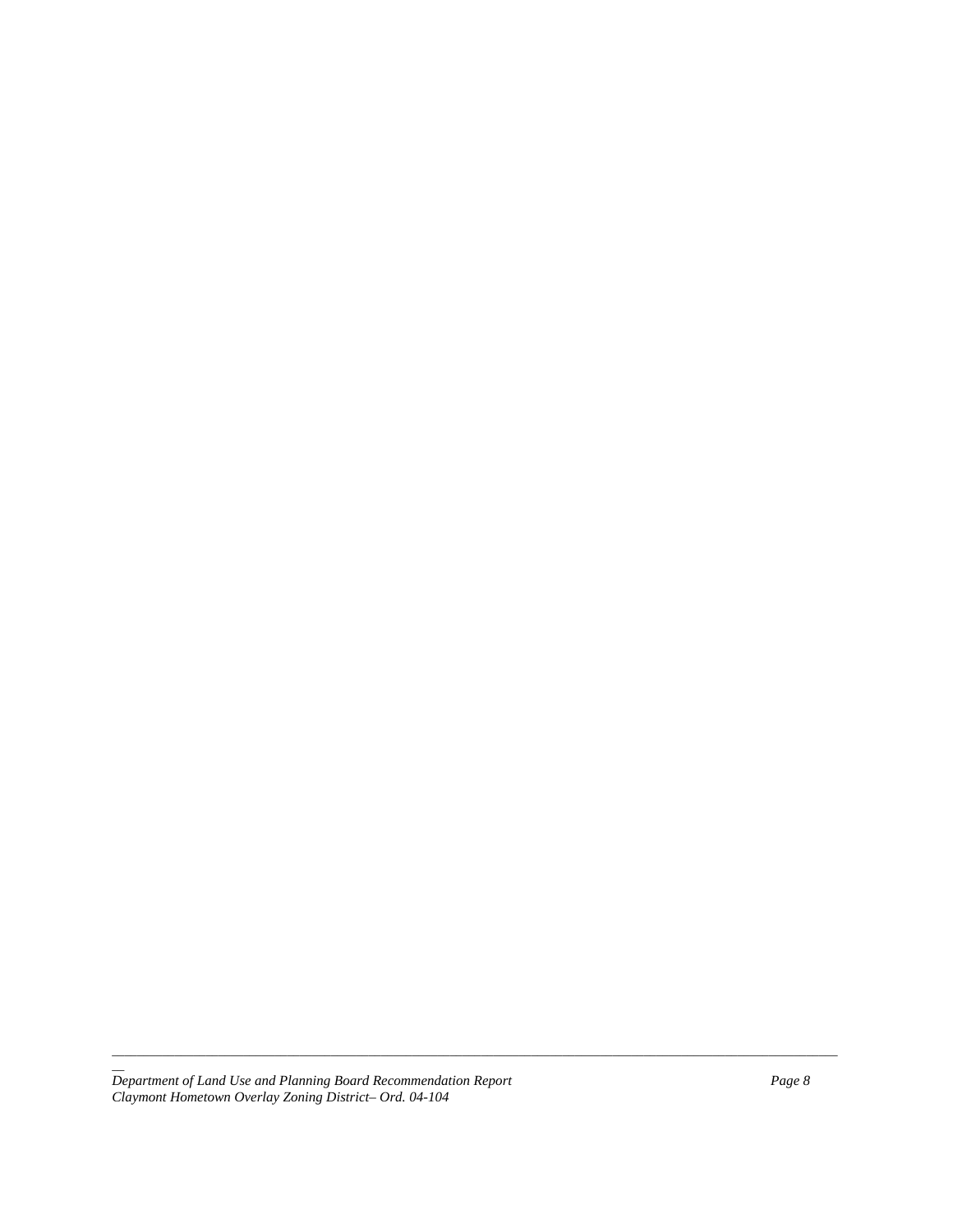The *2002 Comprehensive Development Plan Update* promotes the redevelopment of existing properties and areas where infrastructure improvements are not necessary, as identified in Section 3.3, Objectives 1, 2, 3, 4 & 5. The Claymont Hometown Overlay District, Community Redevelopment Plan and Manual of Design Guidelines are intended to foster such redevelopment as a revitalization strategy for existing communities.

#### **B. Consistency with the character of the neighborhood.**

One of the primary purposes of designating the Claymont Hometown Overlay Zoning District is to maintain and enhance the existing character of the Claymont Community by allowing and promoting development/redevelopment to fit the historic pattern of growth within Claymont.

### **C. Consistency with zoning and use of nearby properties.**

As an overlay zone, Claymont Hometown Overlay Zoning District does not change the base zoning of the property. Any uses permitted under its current zoning will still be permitted. However, the adoption of a Hometown Overlay Zoning District modifies the requirements of the Unified Development Code to insure redevelopment/development of properties is consistent with the Draft Community Redevelopment Plan.

# **D. Suitability of the property for the uses for which it has been proposed or restricted.**

Since the underlying zoning districts are not proposed for changes, the underlying uses will remain the same. However, the standards that govern the appearance and form of the built environment will be modified to better fit the historic pattern of development within Claymont.

# **E. Effect on nearby properties.**

The adoption of the Claymont Hometown Overlay Zoning District will have a positive influence on all properties located within the proposed boundary. The Overlay District will provide incentive to redevelop under performing areas, providing a boost to the Claymont Community.

# **DEPARTMENT OF LAND USE RECOMMENDATION**

The Department has considered the *Standards for Zoning Map Amendment* in UDC Section 31.410, A through E, the proposed plan, and comments received from agencies and the public. Based on this analysis the Department recommends the **CONDITIONAL APPROVAL** of Ordinance 04-722-z subject to the following changes to the Claymont Community Plan and Manual of Design Guidelines noted below which were identified during the public hearing:

1) Clarification can be provided in both the Community Redevelopment Plan and Manual of Design Guidelines that states the applicability of the Community Redevelopment Plan and Manual of Design Guideline will only be for properties with active Land Use Applications before the Department of Land Use.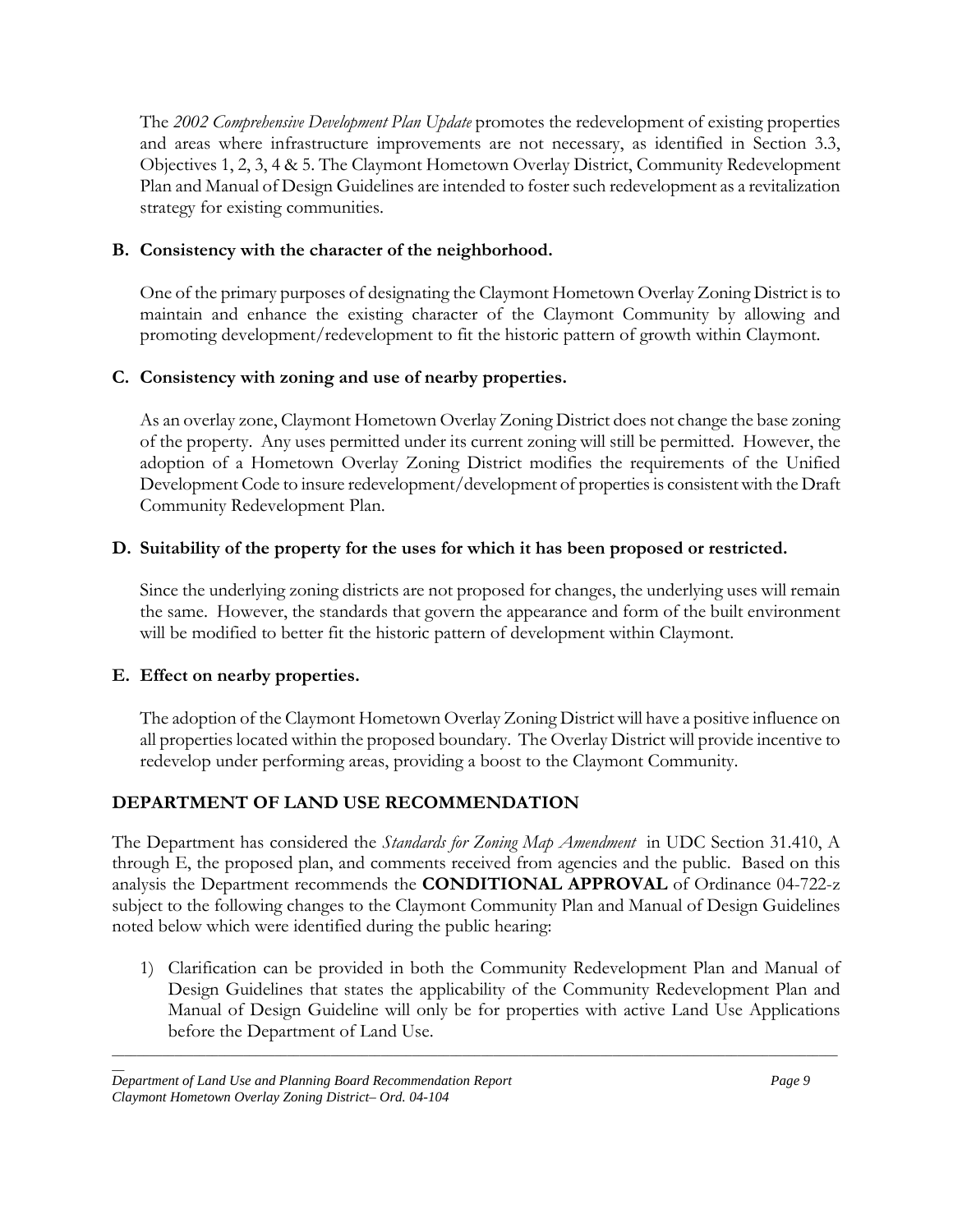- 2) Add a Section 4.5 to the Community Redevelopment Plan that discusses the issue of infrastructure concurrency, particularly sewer capacity and how the Brandywine Hundred Sewer rehabilitation project will affect sewer capacity in Claymont.
- 3) Clarify that approval of projects and modifications to established plans will be reviewed by the Claymont Design Review Advisory Committee and approved by the New Castle County Department of Land Use.
- 4) The enabling Hometown Overlay Ordinance 03-107 and Planning Board Recommendation will be included as an appendix for reference purposes.
- 5) Several minor grammatical, spelling and formatting changes have been identified and will be made after County Council adoption.

### **PLANNING BOARD RECOMMENDATION**

At its business meeting held on August 17, 2004 the Planning Board considered the recommendation offered by the Department of Land Use.

The Planning Board concurred with the Department of Land Use analysis and reasoning, and on a motion by Mr. Maloney and seconded by Mr. Wilson voted to recommend **CONDITONAL APPROVAL** of Ordinance 04-104. The motion was adopted by a vote of **6-1-1** (YES: Singer, Anderson, Maloney, McDowell, Walker, Wilson; NO: MacArtor; ABSENT: Weinberg)

In a discussion that preceded the vote, the following comments were offered:

Mr. McDowell asked if existing properties will be grandfathered and uses allowed to remain. It was explained that yes if building exists it will not have to conform to the Plan and Manual unless a Land Use Application was submitted to the Department. Also, any uses that are currently allowed will always be allowed even with the overlay district. The only difference would be the appearance of new buildings based upon the community's vision.

Ms. MacArtor stated that she was against the proposal because it appears to avert the UDC. If communities wish to more control over land use and redevelopment issues they should work to incorporate.

Ms. Anderson asked how the Overlay could help provide affordable housing. It was explained that Claymont already contains a large stock of affordable housing when considering the entire Brandywine Hundred and by marketing this plan and the community it is planned that more young first time homebuyers will be attracted to the area. Also, the plan calls for mixed-used development along the Philadelphia Pike in two-story buildings with retail/commercial on the 1<sup>st</sup> floor and residential/office on the 2nd floor which would directly increase housing units in the area

 $\overline{a}$ *Department of Land Use and Planning Board Recommendation Report Page 10 Claymont Hometown Overlay Zoning District– Ord. 04-104*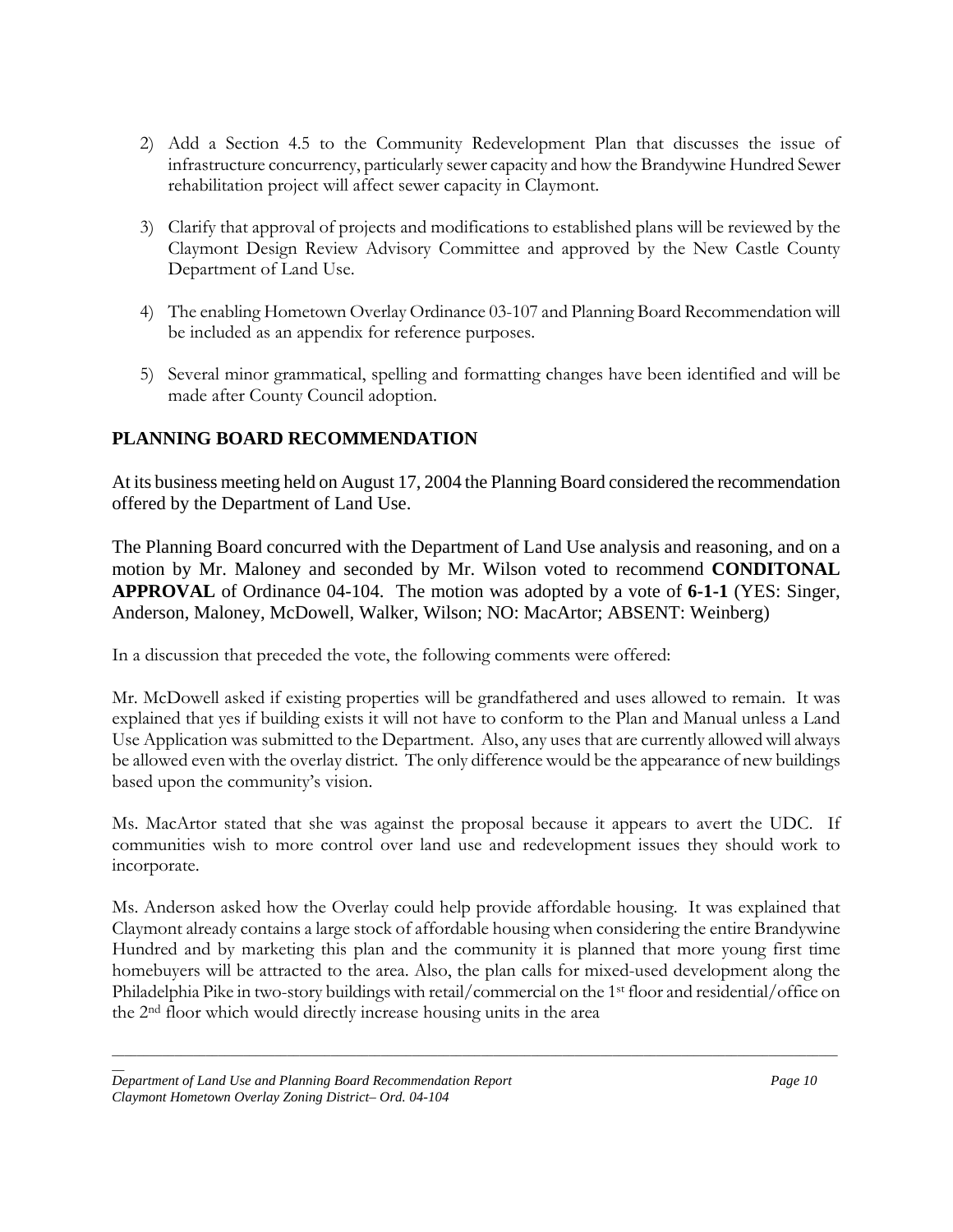$\overline{a}$ 

*Department of Land Use and Planning Board Recommendation Report Page 11 Claymont Hometown Overlay Zoning District– Ord. 04-104*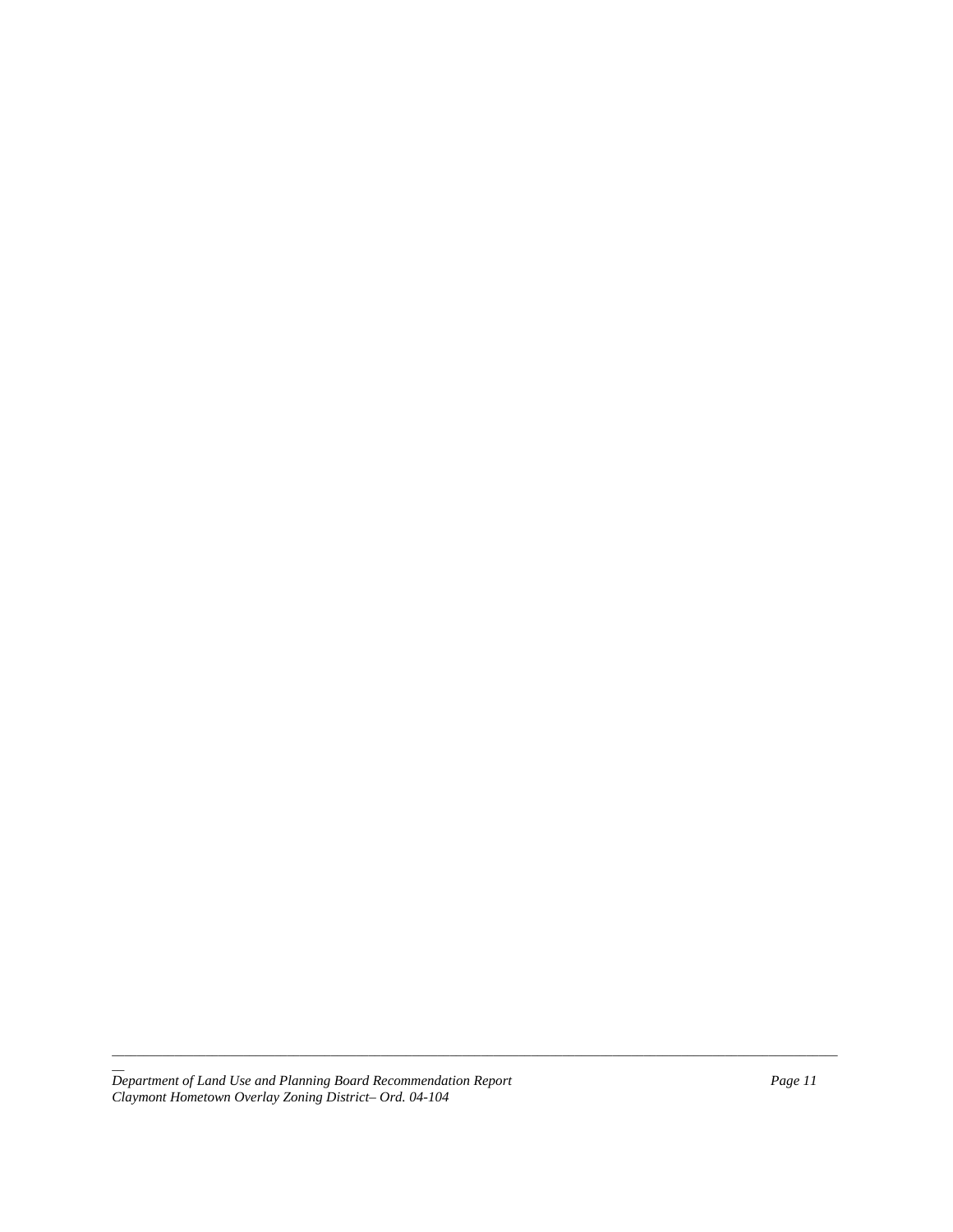Ms. MacArtor asked for a clarification on the proposed boundary of the Overlay shown on the Planning Board exhibit. Staff explained that both the overlay boundary and zoning districts were shown on the map.

Mr. Wilson asked how the overlay boundary was determined and why were some areas not included. Staff informed Mr. Wilson that the boundary results from information gathered during the four year planning process and through field observations. Every area included within the overlay district presents a unique example of the historic development pattern of the area and if it was to be redeveloped, standard would need to be modified to continue that unique development pattern.

Mr. Wilson questioned the distance of some areas from the proposed "downtown" area. It was explained that for the most part every property was within walking distance from the proposed "Claymont Center" area.

Ms. Anderson asked how long it would take to implement the plan. Staff explained that the Plan calls for completion of the community's vision by 2013. However, since implementation will be achieved through private investment, there is no way of predicting how long it could take.

Mr. Wilson asked if the plan and guidelines would add additional barriers to the development/redevelopment process. It was explained that the standards will be no more or less stringent, but different so that character of the area can be maintained and enhanced.

Mr. McDowell commented that it appeared that this will also provide a greater comfort level to potential investors when considering projects in the area.

Ms. MacArtor stated that she was not sure if it did provide predictability.

Ms. Anderson inquired as to the approval process for plans within an overlay and what would happen if a Design Review Advisory Committee did not agree with a developer's proposal. It was explained that the Land Use Department still has final approval of projects and the all other standards required such going to the Board or Council remain in effect to allow each present to present its position.

Mr. Singer asked how much TN (Traditional Neighborhood) zoning existed within the Overlay District. Staff explained that there is no TN zoning in the Overlay or anywhere in the County.

Mr. Singer went on to state that TN does exist in the code and does provide for this type of development. The underlying concept, obviously, is to preserve what already exists that the folks living and working nearby view favorably, without branding it as "nonconforming". However, TN would operate with a regulatory framework that would apply throughout the County to all TN zoned land. The fact that the TN zone concept hasn't survived gestation is consistent with the notion that countywide application is too broad, i.e. that a suitable set of common denominators hasn't been found. The Hometown Overlay District allows for unique standards to be created to better fit with individual communities reflecting what the folks living and working nearby view favorable, more closely than is possible via TN zoning.